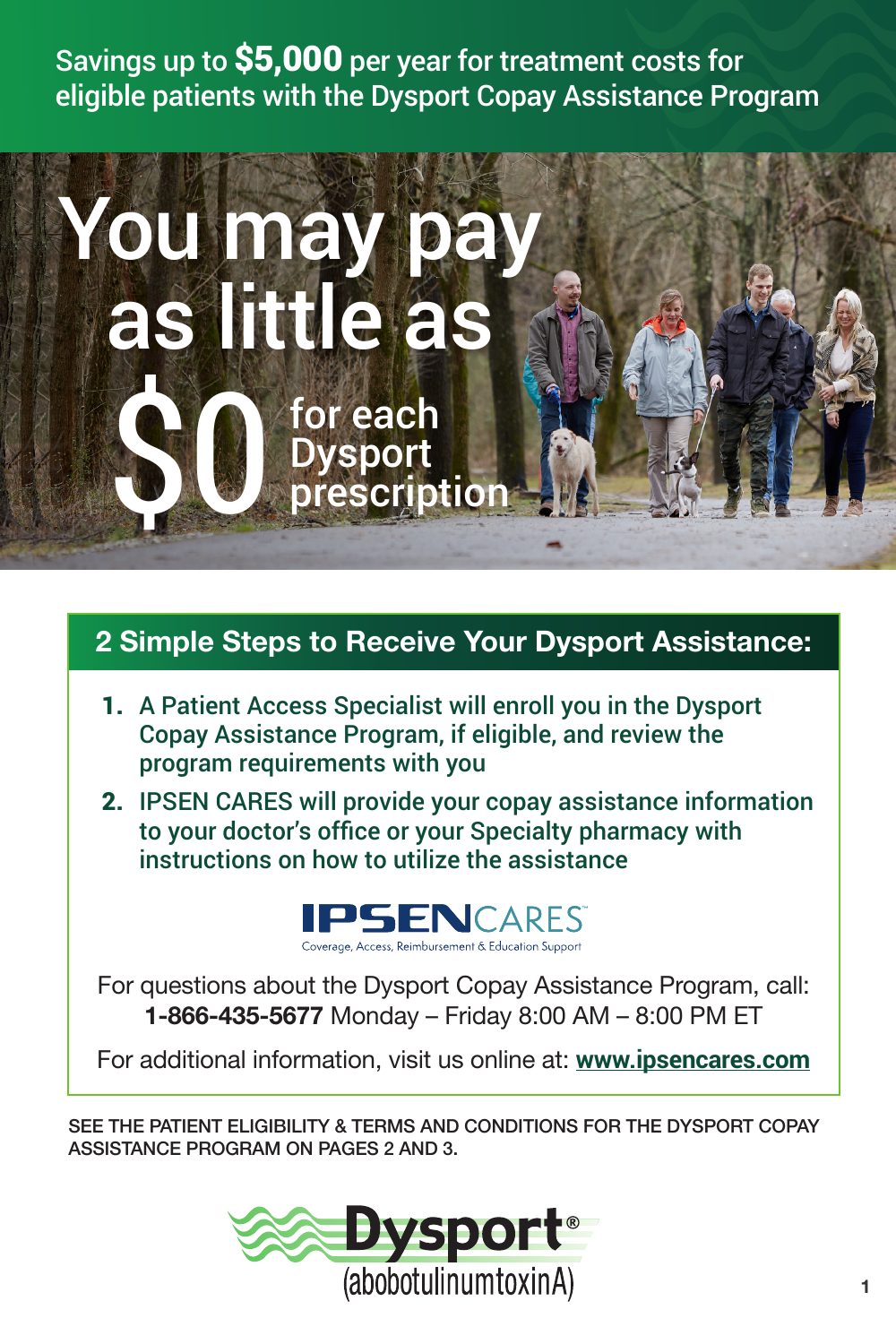### Patient Eligibility & Terms and Conditions:

Patients are not eligible for copay assistance through IPSEN CARES® if they are enrolled in any state or federally funded programs for which drug prescriptions or coverage could be paid in part or in full, including, but not limited to, Medicare Part B, Medicare Part D, Medicaid, Medigap, VA, DoD, or TRICARE (collectively, "Government Programs"), or where prohibited by law. Patients residing in Massachusetts, Minnesota, Michigan, or Rhode Island can only receive assistance with the cost of Ipsen products but not the cost of related medical services (injection). Patients receiving assistance through another assistance program or foundation, free trial, or other similar offer or program, are not eligible for the copay assistance program during the current enrollment year.

Cash-pay patients are eligible to participate. "Cash-pay" patients are defined for purposes of this program as patients without insurance coverage or who have commercial insurance that does not cover Dysport®. Medicare Part D enrollees who are in the prescription drug coverage gap (the "donut hole") are not considered cash-pay patients and are not eligible for copay assistance through IPSEN CARES®. For patients with commercial insurance who are not considered to be cash-pay patients, the maximum copay benefit amount per prescription is an amount equal to the difference between the annual maximum copay benefit of \$5,000 and the total amount of copay benefit provided to the patient in the Dysport® Copay Program. In any calendar year commencing January 1, the maximum copay benefit amount paid by Ipsen Biopharmaceuticals, Inc. will be \$5,000, covering no more than four (4) Dysport<sup>®</sup> treatments.



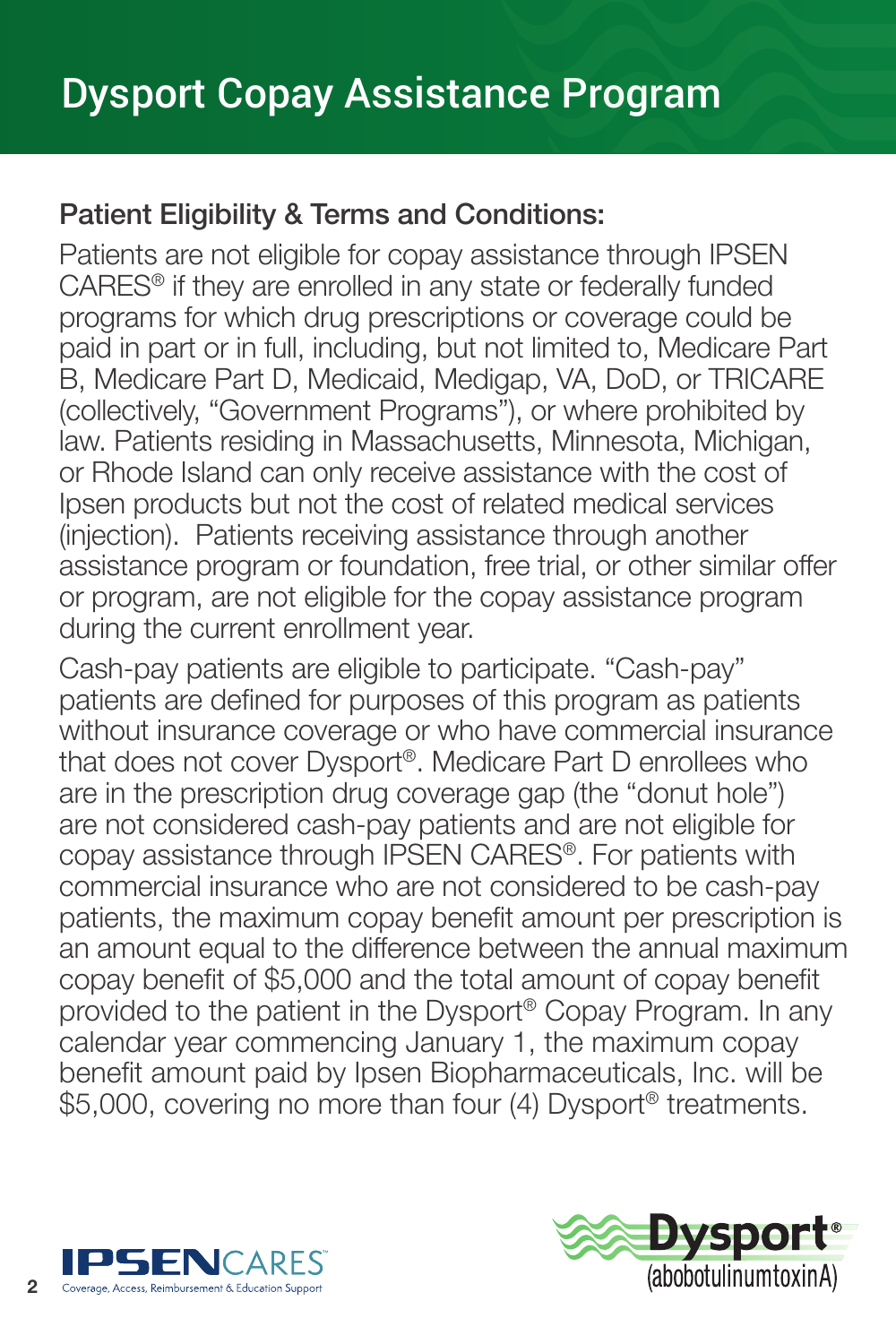### Patient Eligibility & Terms and Conditions (continued):

 For cash-pay patients, the maximum copay benefit amount per eligible Dysport® treatment is \$1,250, subject to the annual maximum of \$5,000 in total. There could be additional financial responsibility depending on the patient's insurance plan.

Patient or guardian is responsible for reporting receipt of copay savings benefit to any insurer, health plan, or other third party who pays for or reimburses any part of the prescription filled through the program, as may be required. Additionally, patients may not submit any benefit provided by this program for reimbursement through a Flexible Spending Account, Health Savings Account, or Health Reimbursement Account. Ipsen reserves the right to rescind, revoke, or amend these offers without notice at any time. Ipsen and/or RxCrossroads by McKesson are not responsible for any transactions processed under this program where Medicaid, Medicare, or Medigap payment in part or full has been applied. Data related to patient participation may be collected, analyzed, and shared with Ipsen for market research and other purposes related to assessing the program. Data shared with Ipsen will be de-identified, meaning it will not identify the patient. Void outside of the United States and its territories or where prohibited by law, taxed, or restricted. This program is not health insurance. No other purchase is necessary.